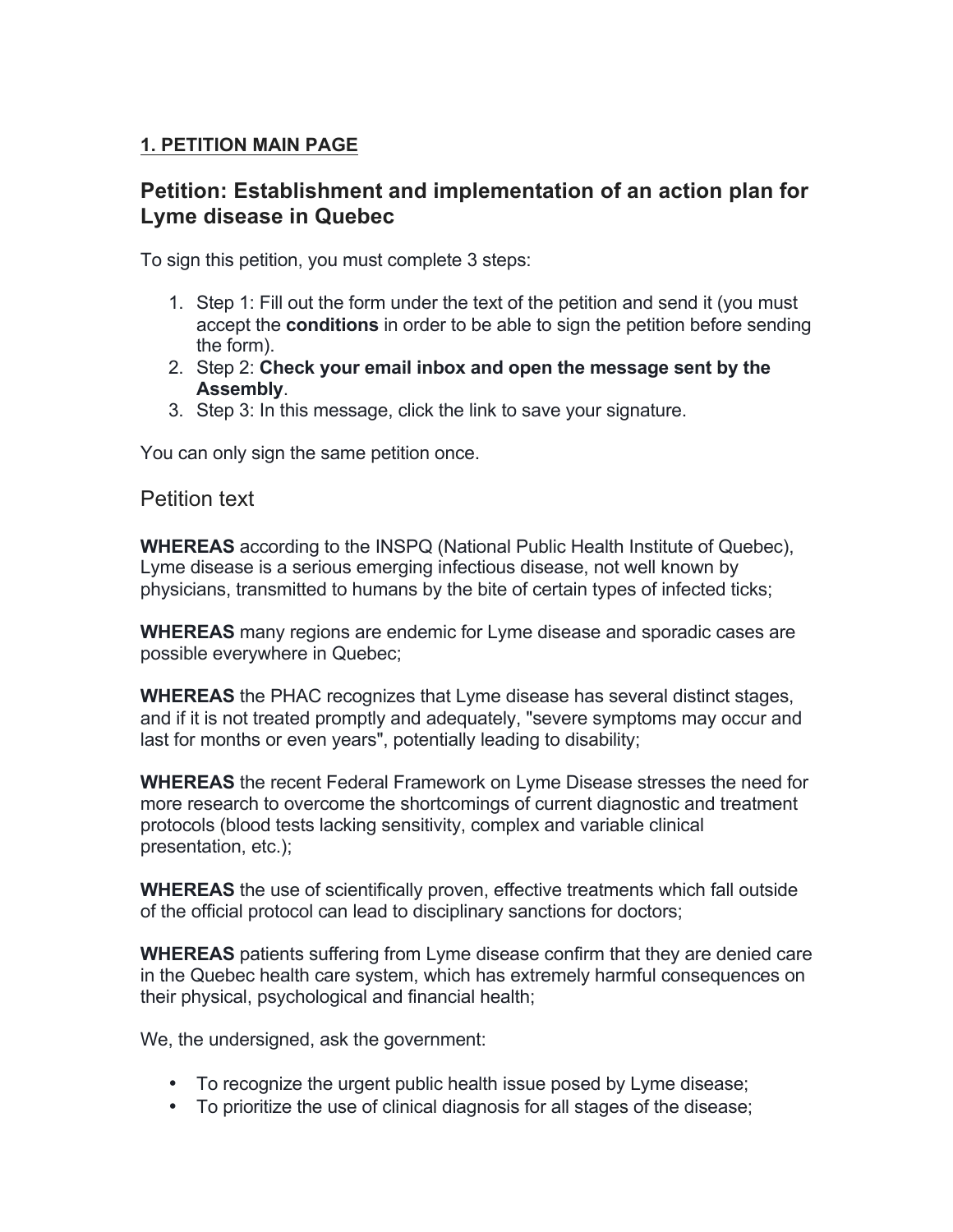- To grant legal protection to doctors providing care outside the official protocol;
- To create a committee, which is to include the AQML, whose purpose is to establish and implement an action plan on Lyme disease.

Last day to sign : February 1, 2018

Number of signatures : 6418+

To sign the petition (gray box)

All fields must be completed for your signature to be processed.

**First name\* (Prénom) Last name\* (Nom) City\* (Ville) Province / State\* (Province/État) Country\* (Pays) Postal code\* (Code postal) Email\* (Courriel) Confirm your email\* (Confirmez votre courriel)**

Conditions to be respected in order to be able to sign the petition:

- The signatory has taken note of the text of the petition and gives it support.
- The signatory agrees that his last name, first name and the name of his place of residence appear on the list of signatories.
- The information provided by the signatory is true.

I accept the signing conditions (check box)

**SEND** (button)

### **2. NEXT PAGE**

Would you like to send the form?

### **3. CONFIRMATION PAGE**

#### **Petition: Establishment and implementation of an action plan for Lyme disease in Quebec**

The National Assembly of Quebec has sent you a message from the address message\_automatique@assnat.qc.ca.